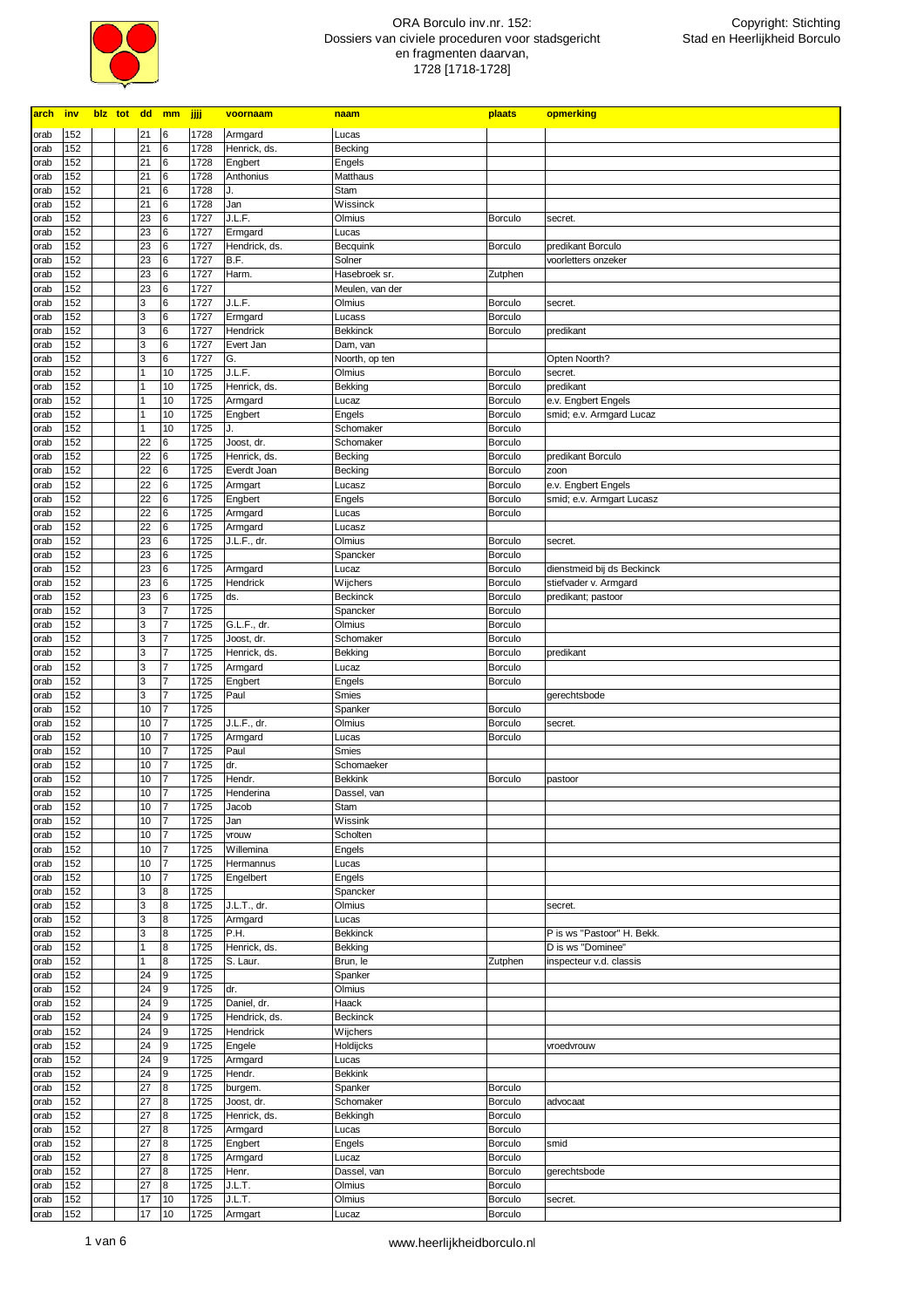

| arch         | inv        | blz tot dd mm |                                  |                | jjjj         | voornaam           | naam                  | plaats                           | opmerking               |
|--------------|------------|---------------|----------------------------------|----------------|--------------|--------------------|-----------------------|----------------------------------|-------------------------|
| orab         | 152        |               | 17                               | 10             | 1725         | Hendrick           | Beckingh              | <b>Borculo</b>                   |                         |
| orab         | 152        |               | 17                               | 10             | 1725         | Jacob              | Stam                  | Borculo                          |                         |
| orab         | 152        |               | 17                               | 10             | 1725         | Jan                | Wissinck              | Borculo                          |                         |
| orab         | 152        |               | 17                               | 10             | 1725         | Hendryna           | Dasselt, van          | Borculo                          |                         |
| orab         | 152        |               | 17                               | 10             | 1725         | Hendr.             | Engels                | Borculo                          |                         |
| orab         | 152        |               | 17                               | 10             | 1725         | Engbert            | Engels                | <b>Borculo</b>                   |                         |
| orab         | 152        |               | 17                               | 10             | 1725         | Hendr.             | Smit                  | <b>Borculo</b>                   | karman                  |
| orab         | 152        |               | 17                               | 10             | 1725         | Jan                | Alberts               | <b>Borculo</b>                   |                         |
| orab         | 152        |               | 17                               | 10             | 1725         | Lod. Joh., dr.     | Bomble                | <b>Borculo</b>                   |                         |
| orab         | 152        |               | 17                               | 10             | 1725         | Armkart            | Luijkas               | <b>Borculo</b>                   | ondertekening           |
| orab         | 152        |               | 17                               | 10             | 1725         | Fr.W.              | Gelder, van           | <b>Borculo</b>                   |                         |
| orab         | 152        |               | 10                               | 7              | 1725         | Hendrik, ds.       | <b>Bekinck</b>        | <b>Borculo</b>                   |                         |
| orab         | 152        |               | 10                               | 7              | 1725         | Jan                | Wissinck              | <b>Borculo</b>                   |                         |
| orab         | 152        |               | 10                               | 7<br>7         | 1725         | Willemina          | Engels                | <b>Borclo</b>                    |                         |
| orab         | 152<br>152 |               | 10<br>10                         | 7              | 1725<br>1725 | Harmen             | Lucas<br>Scholten     | <b>Borculo</b><br>Borculo        |                         |
| orab<br>orab | 152        |               | 10                               | 7              | 1725         | vrouw<br>Laur.     | Brun, le              | Zutphen                          | inspecteur v.d. classis |
| orab         | 152        |               | 10                               | 7              | 1725         | Otto Christoffer   | Bomble                |                                  |                         |
| orab         | 152        |               | 11                               | 3              | 1726         | J.L.T.             | Olmius                | Borculo                          | secret                  |
| orab         | 152        |               | 11                               | 3              | 1726         | Henrick, ds.       | Becking               | Borculo                          |                         |
| orab         | 152        |               | 11                               | 3              | 1726         | Armgart            | Lucas                 | <b>Borculo</b>                   |                         |
| orab         | 152        |               | 11                               | 3              | 1726         | Engbert            | Engels                | Borculo                          |                         |
| orab         | 152        |               | 11                               | 3              | 1726         | Η.                 | Schomaker             | <b>Borculo</b>                   |                         |
| orab         | 152        |               | $\mathbf{1}$                     | $\overline{7}$ | 1726         | G.L.T.             | Olmius                | <b>Borculo</b>                   | secret.                 |
| orab         | 152        |               | $\mathbf{1}$                     | $\overline{7}$ | 1726         | Armgard            | Lucas                 | <b>Borculo</b>                   |                         |
| orab         | 152        |               | $\mathbf{1}$                     | $\overline{7}$ | 1726         | Henrik             | Beckingh              | Borculo                          |                         |
| orab         | 152        |               | $\mathbf{1}$                     | $\overline{7}$ | 1726         | Lod. Joh., dr.     | Bomble                | <b>Borculo</b>                   |                         |
| orab         | 152        |               | $\overline{1}$                   | $\overline{7}$ | 1726         | Fr.W.              | Gelder, van           | Borculo                          |                         |
| orab         | 152        |               | 3                                | 8              | 1725         | J.L.T., dr.        | Olmius                | <b>Borculo</b>                   |                         |
| orab         | 152        |               | $\overline{3}$                   | 8              | 1725         |                    | Spancker              | <b>Borculo</b>                   |                         |
| orab         | 152        |               | 3                                | 8              | 1725         | Armgard            | Lucas                 | <b>Borculo</b>                   |                         |
| orab         | 152        |               | $\overline{3}$                   | 8              | 1725         | H., ds.            | <b>Beckink</b>        | <b>Borculo</b>                   |                         |
| orab         | 152        |               | 3                                | 8              | 1725         | H., ds.            | <b>Bekkink</b>        | <b>Borculo</b>                   |                         |
| orab         | 152        |               | 27                               | $\bf{8}$       | 1725         |                    | Spancker              | Borculo                          | burgem.                 |
| orab         | 152        |               | 27                               | 8<br>$\bf{8}$  | 1725         | Joost, dr.         | Schomaker             | <b>Borculo</b>                   | advocaat                |
| orab         | 152<br>152 |               | 27<br>27                         | 8              | 1725<br>1725 | Henrick, ds.       | Bekkingh              | <b>Borculo</b>                   | predikant               |
| orab<br>orab | 152        |               | 27                               | 8              | 1725         | Armgard<br>Engbert | Lucas<br>Engels       | <b>Borculo</b><br><b>Borculo</b> | smid                    |
| orab         | 152        |               | 27                               | $\bf{8}$       | 1725         | Henr.              | Dassel, van           | <b>Borculo</b>                   | gerechtsbode            |
| orab         | 152        |               | $\mathbf{1}$                     | 10             | 1725         |                    | Spancker              | <b>Borculo</b>                   |                         |
| orab         | 152        |               | $\overline{1}$                   | 10             | 1725         | dr.                | Olmius                | <b>Borculo</b>                   |                         |
| orab         | 152        |               | $\mathbf{1}$                     | 10             | 1725         | Joost, dr.         | Schomaker             | <b>Borculo</b>                   |                         |
| orab         | 152        |               | $\mathbf{1}$                     | 10             | 1725         | Henrick, ds.       | <b>Bekkinck</b>       | <b>Borculo</b>                   | predikant               |
| orab         | 152        |               | $\mathbf{1}$                     | 10             | 1725         | Armgard            | Lucaz                 | <b>Borculo</b>                   |                         |
| orab         | 152        |               | $\mathbf{1}$                     | 10             | 1725         | dr.                | Bomble                | <b>Borculo</b>                   |                         |
| orab         | 152        |               | $\overline{1}$                   | 10             | 1725         | dr.                | Gelder, van           | <b>Borculo</b>                   |                         |
| orab         | 152        |               | 12                               | 11             | 1725         | dr.                | Olmius                | Borculo                          |                         |
| orab         | 152        |               | 12                               | 11             | 1725         | Daniel, dr.        | Haek                  |                                  |                         |
| orab         | 152        |               | 12                               | 11             | 1725         | Henrick, ds.       | Bekkinck              | <b>Borculo</b>                   |                         |
| orab         | 152        |               | 12                               | 11             | 1725         | Armgard            | Lucas                 | Borculo                          |                         |
| orab         | 152        |               | 12                               | 11             | 1725         | dr.                | Bomble                | Borculo                          |                         |
| orab         | 152        |               | 12                               | 11             | 1725         | dr.                | Gelder                | Borculo                          |                         |
| orab         | 152        |               | 13                               | 11             | 1725         | Joost, dr.         | Schomaker             | Borculo                          |                         |
| orab         | 152        |               | 13                               | 11             | 1725         | Henrick, ds.       | <b>Bekkinck</b>       | <b>Borculo</b>                   |                         |
| orab         | 152        |               | 26                               | 11             | 1725         | Armgard            | Lucas                 | Borculo                          |                         |
| orab         | 152        |               | $\overline{5}$                   | 11             | 1726         | J.L.T., dr.        | Olmius                |                                  | secret.                 |
| orab         | 152<br>152 |               | $\overline{5}$<br>$\overline{5}$ | 11<br>11       | 1726<br>1726 | Johan, dr.         | Spanker<br>Haesebroek |                                  |                         |
| orab<br>orab | 152        |               | 17                               | 3              | 1727         | Α.                 | Muijderman            | <b>Borculo</b>                   | burgemeester            |
| orab         | 152        |               | 17                               | 3              | 1727         |                    | Olmius                | Borculo                          | secretaris              |
| orab         | 152        |               | 17                               | 3              | 1727         | Joost, dr.         | Schomaker             | Borculo                          | advocaat                |
| orab         | 152        |               | 17                               | 3              | 1727         | Henrik, ds.        | Bekking               | Borculo                          | predikant               |
| orab         | 152        |               | 17                               | 3              | 1727         | Armgard            | Lucas                 | Borculo                          |                         |
| orab         | 152        |               | 17                               | 3              | 1727         |                    | Rosbach               |                                  |                         |
| orab         | 152        |               | 17                               | 3              | 1727         |                    | Brunneman             |                                  |                         |
| orab         | 152        |               | 3                                | 3              | 1727         | Fr.                | Spancker              | Borculo                          | burgem.                 |
| orab         | 152        |               | 3                                | 3              | 1727         | dr.                | Olmius                | Borculo                          | secret.                 |
| orab         | 152        |               | 3                                | 3              | 1727         | Henrick, ds.       | <b>Bekkinck</b>       | Borculo                          |                         |
| orab         | 152        |               | 3                                | 3              | 1727         | Armgard            | Lucas                 | Borculo                          |                         |
| orab         | 152        |               | 3                                | 3              | 1727         | J., dr.            | Schoemaker            | Borculo                          |                         |
| orab         | 152        |               | 17                               | 2              | 1727         | Fr.                | Spancker              | Borculo                          | burgem.                 |
| orab         | 152        |               | 17                               | $\overline{2}$ | 1727         |                    | Moijderman            | Borculo                          |                         |
| orab         | 152        |               | 17                               | 2              | 1727         | Joost, dr.         | Schomaker             | Borculo                          |                         |
| orab         | 152        |               | 17                               | $\overline{2}$ | 1727         | Η.                 | Bekking               | Borculo                          | pred.                   |
| orab         | 152        |               | 17                               | $\overline{2}$ | 1727         | Armgard            | Lucas                 | Borculo                          |                         |
| orab         | 152        |               | 17                               | $\overline{2}$ | 1727         | dr.                | Bomble                | Borculo                          |                         |
| orab         | 152        |               | $\bf8$                           | $\mathbf{1}$   | 1727         | J.                 | Solner                | Zutphen                          |                         |
| orab         | 152        |               | $\bf 8$                          | $\mathbf{1}$   | 1727         | J.L.T.B.           | Wentholt              | Zutphen                          |                         |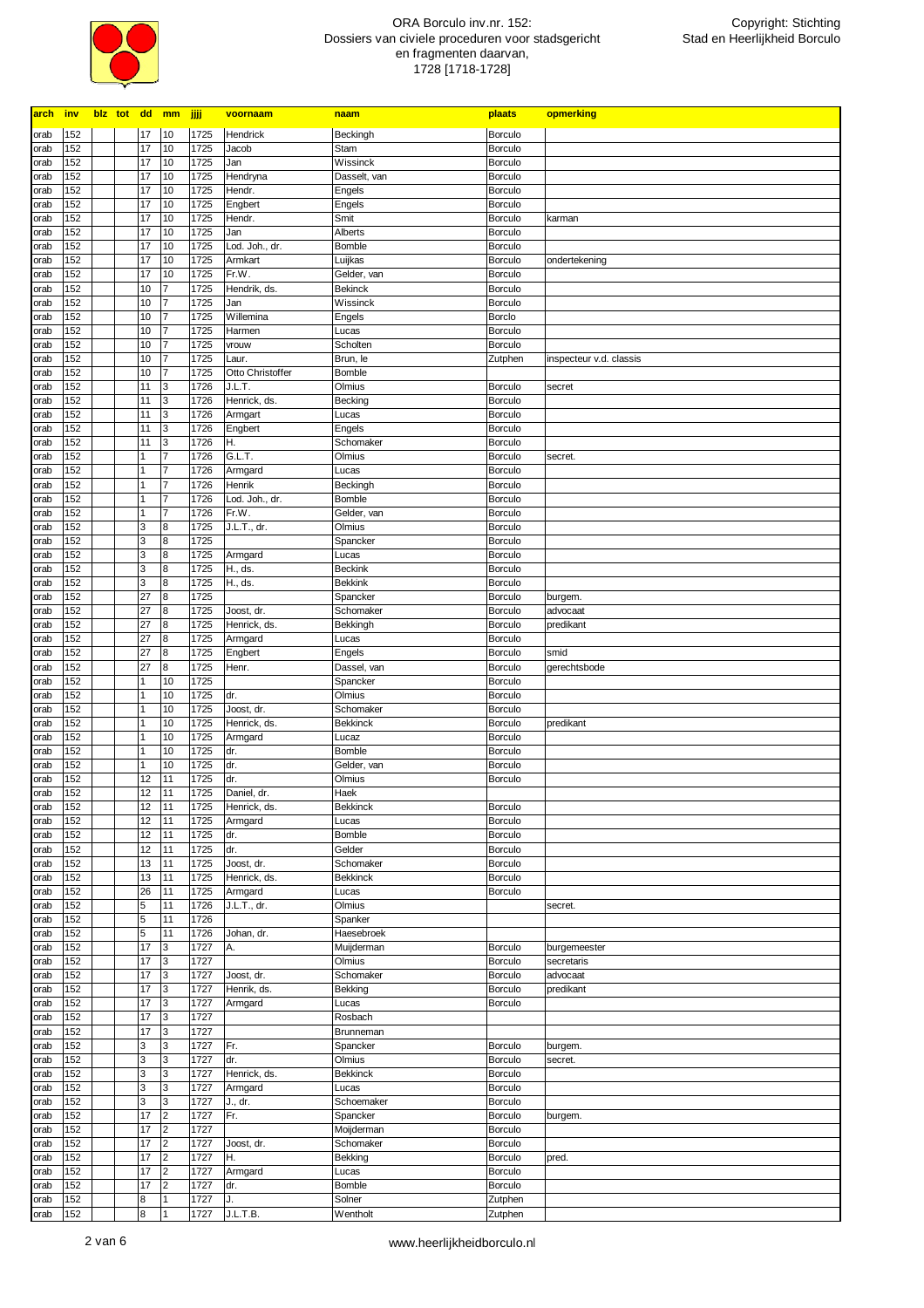

| <b>arch</b>  | <b>inv</b> |  |                                  | blz tot dd mm jjjj               |              | voornaam          | naam              | plaats                    | opmerking                                               |
|--------------|------------|--|----------------------------------|----------------------------------|--------------|-------------------|-------------------|---------------------------|---------------------------------------------------------|
| orab         | 152        |  | 8                                | $\mathbf{1}$                     | 1727         | G.L.F.            | Olmius            |                           |                                                         |
| orab         | 152        |  | 8                                | $\mathbf{1}$                     | 1727         | Henderick         | Bekking           | <b>Borculo</b>            |                                                         |
| orab         | 152        |  | 8                                | $\mathbf{1}$                     | 1727         | Armgard           | Lucas             | <b>Borculo</b>            |                                                         |
| orab         | 152        |  | 29                               | 9                                | 1727         | Fr.               | Spancker          | <b>Borculo</b>            | burgem.                                                 |
| orab         | 152        |  | 29                               | 9                                | 1727         |                   | Olmius            | Borculo                   | secret.                                                 |
| orab         | 152        |  | 29                               | 9                                | 1727         | Armgard           | Lucas             | <b>Borculo</b>            |                                                         |
| orab         | 152        |  | 29                               | 9                                | 1727         | Hendrick          | Becking           | <b>Borculo</b>            |                                                         |
| orab         | 152        |  | 29                               | 9                                | 1727         |                   | Beckingh          | <b>Borculo</b>            |                                                         |
| orab         | 152        |  | 29                               | 9                                | 1727         | Engbert           | Engels            | <b>Borculo</b>            | smid                                                    |
| orab         | 152        |  | 29                               | 9                                | 1727         | Hermannus         | Lucas             | <b>Borculo</b>            | broer v. Armgard                                        |
| orab         | 152        |  | 29                               | 9                                | 1727         | Berend            | Ebbekinck         |                           |                                                         |
| orab         | 152        |  | 29                               | 9                                | 1727         | Jan               | Wissinck          | <b>Borculo</b>            | e.v. Geertruid Loitink                                  |
| orab         | 152        |  | 29                               | 9                                | 1727         | Jacob             | Stam              | <b>Borculo</b>            |                                                         |
| orab         | 152        |  | 29                               | 9                                | 1727         | Hendrina          | Dassel, van       | <b>Borculo</b>            |                                                         |
| orab         | 152        |  | 29                               | 9                                | 1727         | Hendik            | Engels            | <b>Borculo</b>            | kuiper                                                  |
| orab         | 152        |  | 29                               | 9                                | 1727         | Hendrik           | Kuiper            | <b>Borculo</b>            |                                                         |
| orab         | 152        |  | 29                               | 9                                | 1727         | Geertruid         | Loitink           | <b>Borculo</b>            | e.v. Jan Wissinck                                       |
| orab         | 152        |  | 29                               | 9                                | 1727         | Lod. Joh., dr.    | Bomble            | <b>Borculo</b>            |                                                         |
| orab         | 152        |  | 29                               | 9                                | 1727         | dr.               | Schomaker         | <b>Borculo</b>            |                                                         |
| orab         | 152        |  | 29                               | 9                                | 1727         | Israel            | Jans              | <b>Borculo</b>            |                                                         |
| orab         | 152        |  | 29                               | 9                                | 1727         | Η.                | Greeff, de        | <b>Borculo</b>            |                                                         |
| orab         | 152        |  | $\overline{7}$                   | 7                                | 1725         |                   | Spanker           | <b>Borculo</b>            |                                                         |
| orab         | 152        |  | $\overline{7}$                   | $\overline{7}$                   | 1725         | J.L.T., dr.       | Olmius            | <b>Borculo</b>            | secret.                                                 |
| orab         | 152        |  | $\overline{7}$                   | $\overline{7}$                   | 1725         | Armgard           | Lucas             | Borculo                   |                                                         |
| orab         | 152        |  | $\overline{7}$                   | $\overline{7}$                   | 1725         | Helena            | Wittener          | <b>Borculo</b>            | e.v. Scholten                                           |
| orab         | 152        |  | $\overline{7}$                   | $\overline{7}$                   | 1725         |                   | Scholten          | <b>Borculo</b>            | schoolmeester; e.v. Helena Wittener                     |
| orab         | 152        |  | $\overline{7}$                   | $\overline{7}$                   | 1725         | Henrik            | <b>Beckink</b>    | <b>Borculo</b>            | pastoor                                                 |
| orab         | 152        |  | $\overline{7}$<br>$\overline{7}$ | $\overline{7}$<br>$\overline{7}$ | 1725         | Henk              | Schothorst        | <b>Borculo</b>            | stiefvader v. Helena W.                                 |
| orab         | 152<br>152 |  | 9                                | $\overline{7}$                   | 1725         | Engbert           | Engels            | Borculo                   |                                                         |
| orab         | 152        |  | 9                                | $\overline{7}$                   | 1725<br>1725 | J.L.F., dr.       | Olmius<br>Spanker | <b>Borculo</b>            | secret.                                                 |
| orab<br>orab | 152        |  | 9                                | $\overline{7}$                   | 1725         | Harman            | Lucas             | <b>Borculo</b><br>Borculo | broer v. Armgard                                        |
| orab         | 152        |  | 9                                | 7                                | 1725         | Otto Christoffer  | Bomble            | Borculo                   | ouderling                                               |
| orab         | 152        |  | 9                                | $\overline{7}$                   | 1725         | Henrick           | <b>Beckink</b>    | <b>Borculo</b>            |                                                         |
| orab         | 152        |  | 9                                | 7                                | 1725         | <b>Berent</b>     | Ebbekink          | <b>Borculo</b>            |                                                         |
| orab         | 152        |  | 9                                | $\overline{7}$                   | 1725         | Armgard           | Lucas             | <b>Borculo</b>            |                                                         |
| orab         | 152        |  | 9                                | 7                                | 1725         | Engbert           | Engels            | <b>Borculo</b>            |                                                         |
| orab         | 152        |  | 9                                | 7                                | 1725         | Harmannus         | Luckas            | <b>Borculo</b>            | ondertekening                                           |
| orab         | 152        |  | 9                                | 7                                | 1725         |                   | Spanker           | <b>Borculo</b>            |                                                         |
| orab         | 152        |  | 9                                | 7                                | 1725         | J.L.T., dr.       | Olmius            | <b>Borculo</b>            | secret                                                  |
| orab         | 152        |  | 9                                | 7                                | 1725         | Armgard           | Lucas             | <b>Borculo</b>            |                                                         |
| orab         | 152        |  | 9                                | 7                                | 1725         | Willemina         | Engels            | <b>Borculo</b>            | e.v. Willem van Dassel                                  |
| orab         | 152        |  | 9                                | 7                                | 1725         | Willem            | Dassel, van       | <b>Borculo</b>            | e.v. Willemina Engels                                   |
| orab         | 152        |  | 9                                | 7                                | 1725         | Henr.             | Becking           | <b>Borculo</b>            |                                                         |
| orab         | 152        |  | 9                                | 7                                | 1725         | Hendrik           | Florijn           | <b>Borculo</b>            |                                                         |
| orab         | 152        |  | 9                                | 7                                | 1725         | vrouw             | Verwit            | <b>Borculo</b>            |                                                         |
| orab         | 152        |  | 9                                | 7                                | 1725         | Anna              | Dullen            | <b>Borculo</b>            | e.v. Gerrit Assink                                      |
| orab         | 152        |  | 9                                | $\overline{7}$                   | 1725         | Gerrit            | Assink            | <b>Borculo</b>            | e.v. Anna Dullen                                        |
| orab         | 152        |  | 9                                | $\overline{7}$                   | 1725         | Hendrina          | Dassel, van       | Borculo                   |                                                         |
| orab         | 152        |  | 9                                | $\overline{7}$                   | 1725         | Hendrik           | Engels            | Borculo                   | kuiper; broer v. Willemina                              |
| orab         | 152        |  | $\overline{7}$                   | 8                                | 1725         | Armgard           | Lucas             | <b>Borculo</b>            |                                                         |
| orab         | 152        |  | $\overline{7}$                   | 8                                | 1725         | Israel            | Jansen            | Borculo                   | ouderling                                               |
| orab         | 152        |  | $\overline{7}$                   | 8                                | 1725         | Hendr.            | <b>Beckink</b>    | <b>Borculo</b>            |                                                         |
| orab         | 152        |  | $\overline{7}$                   | 8                                | 1725         | Engbert           | Engels            | Borculo                   |                                                         |
| orab         | 152        |  | $\overline{7}$                   | 8                                | 1725         | Hendrina          | Dassel, van       | <b>Borculo</b>            |                                                         |
| orab         | 152        |  | $\overline{7}$<br>$\overline{7}$ | 8<br>$\overline{7}$              | 1725         | Jacob             | Stam<br>Olmius    |                           |                                                         |
| orab         | 152<br>152 |  | $\overline{7}$                   | $\overline{7}$                   | 1727<br>1727 | J.L.T., dr.       | Muijderman        |                           |                                                         |
| orab         | 152        |  | $\overline{7}$                   | $\overline{7}$                   | 1727         |                   | Lucas             |                           |                                                         |
| orab<br>orab | 152        |  | $\overline{7}$                   | $\overline{7}$                   | 1727         | Armgard<br>Hendr. | Bekking           |                           |                                                         |
| orab         | 152        |  | 8                                | 10                               | 1727         | G.                | Wassenaer         |                           | dezelfde zaak: zwanger maken v. Armgard door Ds Becking |
| orab         | 152        |  | 8                                | 10                               | 1727         | J.                | Schomaker         |                           | dezefde zaak: zwanger maken v. Armgard door Ds Becking  |
| orab         | 152        |  | 23                               | 6                                | 1727         | Armgard           | Lucas             |                           |                                                         |
| orab         | 152        |  | 23                               | $\,$ 6                           | 1727         | Hendrick, ds.     | <b>Bekkinck</b>   |                           |                                                         |
| orab         | 152        |  | 23                               | $\,$ 6                           | 1727         | J.L.T.            | Olmius            |                           |                                                         |
| orab         | 152        |  | 23                               | $\,$ 6                           | 1727         | J.                | Solner            |                           |                                                         |
| orab         | 152        |  | 23                               | $\,$ 6                           | 1727         | Harm.             | Haesebroeck sr.   |                           |                                                         |
| orab         | 152        |  | 23                               | $\bf 6$                          | 1727         | J.                | Schomaker         |                           | stadhouder Gr.Zutphen                                   |
| orab         | 152        |  | 24                               | 4                                | 1727         | G.                | Opten Noort       |                           |                                                         |
| orab         | 152        |  | 24                               | 4                                | 1727         | Evert Jan         | Dam, van          |                           |                                                         |
| orab         | 152        |  | 24                               | 4                                | 1727         | J.                | Schomaker         |                           | stadhouder                                              |
| orab         | 152        |  | 24                               | 4                                | 1727         | Ermgard           | Lucas             |                           |                                                         |
| orab         | 152        |  | 24                               | 4                                | 1727         | Henrick, ds.      | <b>Bekkinck</b>   |                           |                                                         |
| orab         | 152        |  | 5                                | 12                               | 1727         | Hendr., ds.       | <b>Bekking</b>    |                           |                                                         |
| orab         | 152        |  | 5                                | 12                               | 1727         | Theod.            | Becker            | Zutphen                   | predikant + inspecteur classis.                         |
| orab         | 152        |  |                                  | 8                                | 1727         | Hendrick          | Maedt, ter        | Borculo                   | ouderling en gemeensman                                 |
| orab         | 152        |  |                                  | $\bf8$                           | 1727         | Henrick, ds.      | Bekkingh          | Borculo                   |                                                         |
| orab         | 152        |  |                                  | 8                                | 1727         |                   | Bushof            |                           |                                                         |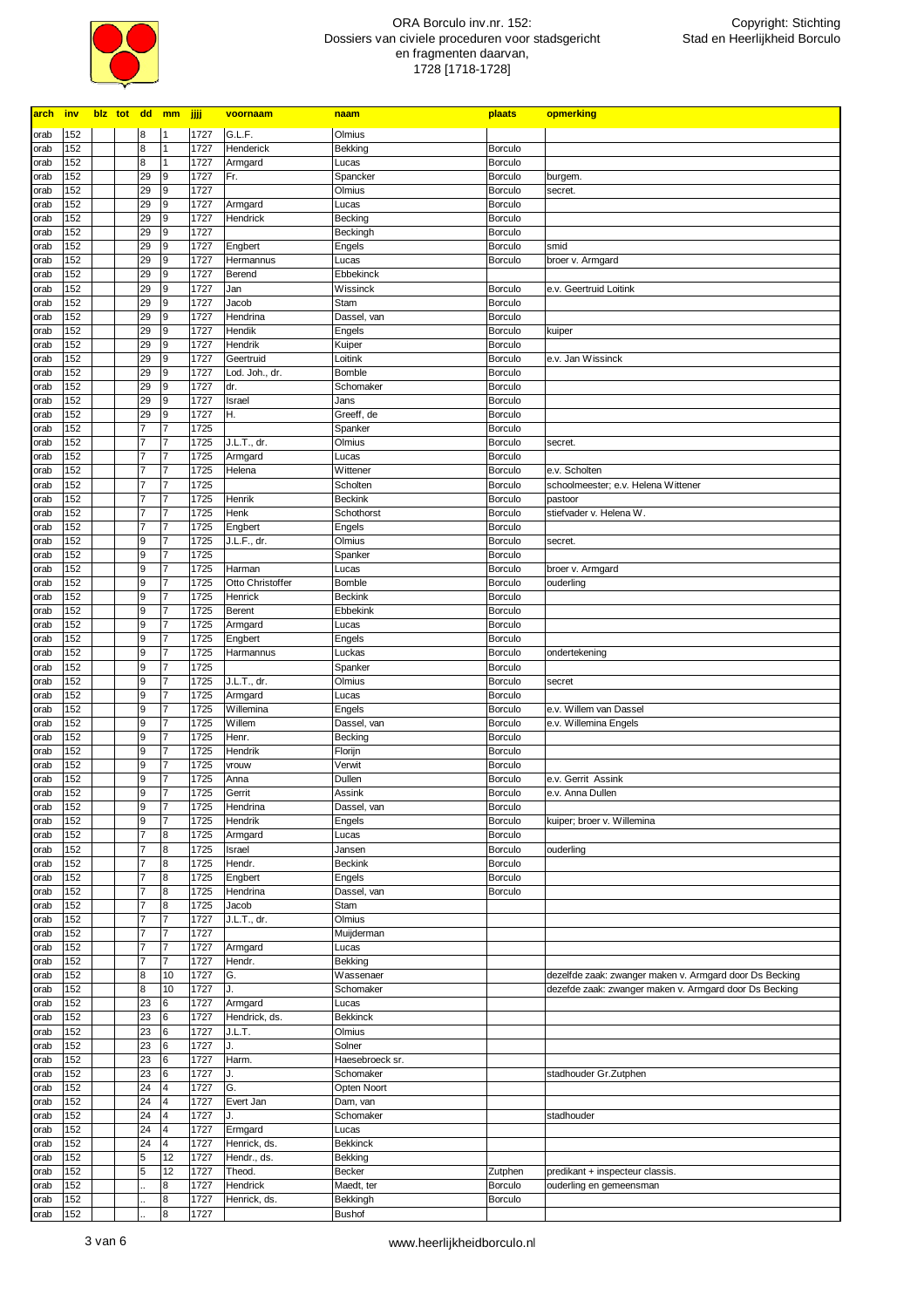

| <b>arch</b>  | <b>inv</b> |  |                | blz tot dd mm                    | <u>iiji </u> | voornaam             | naam                      | plaats                    | opmerking                                                         |
|--------------|------------|--|----------------|----------------------------------|--------------|----------------------|---------------------------|---------------------------|-------------------------------------------------------------------|
| orab         | 152        |  |                | 8                                | 1727         |                      | Haerd                     |                           | lid v.d. classis                                                  |
| orab         | 152        |  |                | 8                                | 1727         |                      | Jager, de                 |                           | lid v.d. classis                                                  |
| orab         | 152        |  |                | 8                                | 1727         |                      | Elsen, van                |                           | lid v.d. classis                                                  |
| orab         | 152        |  |                | 8                                | 1727         |                      | Schmizs                   |                           | lid v.d. classis                                                  |
| orab         | 152        |  |                | 8                                | 1727         |                      | Steen, van der            |                           | ouderling                                                         |
| orab         | 152        |  |                | 8                                | 1727         |                      | Massing                   |                           | ouderling                                                         |
| orab         | 152        |  |                | 8                                | 1727         |                      | Bomble                    |                           | ouderling                                                         |
| orab         | 152        |  |                | 8                                | 1727         | Abr. Jac             | Schluiter                 | Zutphen                   | scriba                                                            |
| orab         | 152        |  | 2              | $\overline{2}$                   | 1728         | G.L.T.               | Olmius                    | <b>Borculo</b>            | secre                                                             |
| orab         | 152        |  | 2              | $\overline{2}$                   | 1728         | Armgard              | Lucas                     | <b>Borculo</b>            |                                                                   |
| orab         | 152        |  | $\overline{2}$ | $\overline{2}$                   | 1728         | Hendrick, ds.        | Becking                   | <b>Borculo</b>            |                                                                   |
| orab         | 152        |  | 2              | $\overline{2}$                   | 1728         | Hendrick, ds.        | <b>Beckink</b>            | <b>Borculo</b>            |                                                                   |
| orab         | 152        |  | $\overline{2}$ | $\overline{2}$                   | 1728         | Jan                  | Wissink                   | Borculo                   |                                                                   |
| orab         | 152        |  | 2              | $\overline{2}$                   | 1728         | Hendrina             | Dassel, van               | <b>Borculo</b>            |                                                                   |
| orab         | 152        |  | $\overline{2}$ | $\overline{2}$                   | 1728         |                      | Stam                      | Borculo                   |                                                                   |
| orab         | 152        |  | 2              | $\overline{2}$                   | 1728         | Engbert              | Engels                    | <b>Borculo</b>            |                                                                   |
| orab         | 152        |  | $\overline{2}$ | $\overline{2}$                   | 1728         | Lodewijk J.          | <b>Bomble</b>             | Borculo                   |                                                                   |
| orab         | 152        |  | 2              | $\overline{2}$                   | 1728         | dr.                  | Schomaker                 | <b>Borculo</b>            |                                                                   |
| orab         | 152        |  | $\overline{2}$ | $\overline{2}$                   | 1728         | Hermannus            | Lucas                     | Borculo                   |                                                                   |
| orab         | 152        |  | 2              | $\overline{2}$                   | 1728         | Barent               | Ebbekink                  | <b>Borculo</b>            |                                                                   |
| orab         | 152        |  | $\overline{2}$ | $\overline{2}$                   | 1728         | Hend.                | Engels                    | Borculo                   |                                                                   |
| orab         | 152        |  | 2              | $\overline{2}$                   | 1728         | Irael                | Jansen                    | <b>Borculo</b>            | schoenmaker                                                       |
| orab         | 152        |  | $\overline{2}$ | $\overline{2}$                   | 1728         | Lyske                | Nijsink                   |                           | oude zaak van 26 juni 1661                                        |
| orab         | 152        |  | 2              | $\overline{2}$                   | 1728         | Coenraedt            | Wijk, van der             | Neede                     | voogd Neede                                                       |
| orab         | 152        |  | $\overline{2}$ | $\overline{2}$                   | 1728         | Wybe                 | Gerbens                   | Friesland                 | oude zaak v. Fries Hof                                            |
| orab         | 152        |  | 30             | $\vert$ 1                        | 1728         | Armgard              | Lucas                     | <b>Borculo</b>            |                                                                   |
| orab         | 152        |  | 30             | 1                                | 1728         | pastoor              | Bekking                   | <b>Borculo</b>            |                                                                   |
| orab         | 152        |  | 30             | 1                                | 1728         | Gerrit               | Holtkamp                  | <b>Borculo</b>            | diaken                                                            |
| orab         | 152        |  | 30             | 1                                | 1728         | Yan                  | Voors                     | <b>Borculo</b>            | diaken                                                            |
| orab         | 152        |  | 30             |                                  | 1728         | Antony               | <b>Trekkers</b>           | <b>Borculo</b>            | diaken                                                            |
| orab         | 152        |  | 30             |                                  | 1728         | Arent Jan            | <b>Brukers</b>            | <b>Borculo</b>            | diaken                                                            |
| orab         | 152        |  | 30             | 1                                | 1728         | Herman               | Greeff, de                | <b>Borculo</b>            | organist                                                          |
| orab         | 152        |  | 30             |                                  | 1728         | Armgard              | Lucas                     | <b>Borculo</b>            |                                                                   |
| orab         | 152        |  | 30             |                                  | 1728<br>1728 | ds.                  | Beckingh                  | Borculo                   |                                                                   |
| orab         | 152<br>152 |  | 31<br>31       | 11                               | 1728         | Jurrien              | Lefers<br>Greef, de       | <b>Borculo</b>            | kerkmeester<br>organist                                           |
| orab         | 152        |  | 31             | 1                                | 1728         | Yurrjen              | Leffers                   | Borculo<br><b>Borculo</b> | ondertekening                                                     |
| orab<br>orab | 152        |  | 26             | 11                               | 1725         | Armgard              | Lucas                     | Borculo                   | aantekening dat op 30 sept. '25 't kind v. Armg. Lucas is gedoopt |
|              |            |  |                |                                  |              |                      |                           |                           | door Ds Abbink uit Groenlo, genaamd Hendrik                       |
| orab         | 152        |  | 26             | 11                               | 1725         | Η.                   | Bekking                   | Borculo                   |                                                                   |
| orab         | 152        |  | 31             |                                  | 1728         | Armgard              | Lucas                     | <b>Borculo</b>            |                                                                   |
| orab         | 152        |  | 31             | 1                                | 1728         |                      | Hertogh                   | <b>Borculo</b>            | waarnemer kerkdienst voor Ds Bekking                              |
| orab         | 152        |  | 31             |                                  | 1728         | ds.                  | <b>Beckink</b>            | <b>Borculo</b>            | predikant                                                         |
| orab         | 152        |  | 31             | $\vert$ 1                        | 1728         | Henr.                | Maedt, ter                | <b>Borculo</b>            | lidmaa t v.d. kerk                                                |
| orab         | 152        |  | 31             |                                  | 1728         | W.J.                 | Veldink                   | <b>Borculo</b>            | lidmaat v.d. kerk                                                 |
| orab         | 152        |  | 31             |                                  | 1728         | Yurrjen              | Leffers                   | <b>Borculo</b>            | lidmaat v.d. kerk                                                 |
| orab         | 152        |  | 31             |                                  | 1728         | Jan                  | Wijssinck                 | <b>Borculo</b>            | lidmaat v.d. kerk                                                 |
| orab         | 152        |  | 31             | $\vert$ 1                        | 1728         | Derck                | Aemschot, te              | <b>Borculo</b>            | lidmaat v.d. kerk                                                 |
| orab         | 152        |  | 31             | $\mathbf{1}$                     | 1728         | Derck                | Crijstjers                | Borculo                   | onduidelijk, lidmaat v.d. kerk                                    |
| orab         | 152        |  | 31             | $\mathbf{1}$                     | 1728         | Hendrijck            | Terelleker                | Borculo                   | lidmaat v.d. kerk                                                 |
| orab         | 152        |  | 31             | $\overline{1}$                   | 1728         | Joghem               | Trelckers                 | <b>Borculo</b>            | lidmaat v.d. kerk                                                 |
| orab         | 152        |  | 31             | $\overline{1}$                   | 1728         | Herman               | schotharst                | <b>Borculo</b>            | lidmaat v.d. kerk                                                 |
| orab         | 152        |  | 31             | $\vert$ 1                        | 1728         | Yan                  | Elderijck                 | <b>Borculo</b>            | lidmaat v.d. kerk                                                 |
| orab         | 152        |  | 31             | $\overline{1}$                   | 1728         | Reijner              | Heijck                    | <b>Borculo</b>            | onduidelijk, lidmaat v.d. kerk                                    |
| orab         | 152        |  | 31             |                                  | 1728         | Wolter               | Aemschot, te              | <b>Borculo</b>            | lidmaat v.d. kerk                                                 |
| orab         | 152        |  | 31             |                                  | 1728         | Hendrick             | Funderinck                | <b>Borculo</b>            | lidmaat v.d Kerk                                                  |
| orab         | 152        |  | 31             |                                  | 1728         | Jurrien              | Voorst                    | <b>Borculo</b>            | lidmaat v.d. kerk                                                 |
| orab         | 152        |  | 31             |                                  | 1728         | Henr.                | Chosij                    | <b>Borculo</b>            | lidmaat v.d. kerk                                                 |
| orab         | 152        |  | 31             |                                  | 1728         | Joost                | Muller                    | Borculo                   | lidmaat v.d. kerk                                                 |
| orab         | 152        |  | 31             |                                  | 1728         | Hendrijck            | Heyenck                   | <b>Borculo</b>            | lidmaat v.d. kerk                                                 |
| orab         | 152        |  | 19             | $\overline{4}$<br>$\overline{4}$ | 1728<br>1728 | G.                   | Vatebender                | Borculo                   | secretaris                                                        |
| orab         | 152        |  | 19             |                                  |              | Hendr.               | <b>Beckinck</b>           | <b>Borculo</b>            | predikant                                                         |
| orab<br>orab | 152<br>152 |  | 19<br>19       | $\overline{4}$<br>$\overline{4}$ | 1728<br>1728 | Armgart<br>Elisabeth | Lucas<br>Hendricks        | Borculo                   | oude zaak van 1711                                                |
|              | 152        |  | 19             | $\overline{4}$                   | 1728         | Derk                 |                           |                           | als voorbeeld                                                     |
| orab<br>orab | 152        |  | 19             | $\overline{4}$                   | 1728         | Petronella           | Verheijden<br>Sooren, van | Zutphen                   | oude zaak v. febr. 1716 te Zut.                                   |
| orab         | 152        |  | 19             | $\overline{4}$                   | 1728         | Ant.                 | Friesekolck               | Zutphen                   | als voorbeeld                                                     |
| orab         | 152        |  | 19             | $\overline{\mathbf{4}}$          | 1728         | Η.                   | Schomaker                 | <b>Borculo</b>            |                                                                   |
| orab         | 152        |  | 26             | 11                               | 1725         | Armgard              | Lucas                     | <b>Borculo</b>            |                                                                   |
| orab         | 152        |  | 26             | 11                               | 1725         | Jan                  | Aelbers                   | <b>Borculo</b>            |                                                                   |
| orab         | 152        |  | 26             | 11                               | 1725         | Hendrina             | Dassel, van               | <b>Borculo</b>            | e.v. Israel Janssen                                               |
| orab         | 152        |  | 26             | 11                               | 1725         | Israel               | Janssen                   | <b>Borculo</b>            | e.v. Hendrina van Dassel                                          |
| orab         | 152        |  | 26             | 11                               | 1725         | Henric, ds.          | <b>Beckinck</b>           | Borculo                   |                                                                   |
| orab         | 152        |  | 26             | 11                               | 1725         | Henderina            | Dassel, van               | <b>Borculo</b>            |                                                                   |
| orab         | 152        |  | 26             | 11                               | 1725         | Henric               | Florijn                   | <b>Borculo</b>            |                                                                   |
| orab         | 152        |  | 26             | 11                               | 1725         | dr.                  | Bomble                    | <b>Borculo</b>            |                                                                   |
| orab         | 152        |  | 26             | 11                               | 1725         | G.L.F.               | Olmius                    | Borculo                   | secret.                                                           |
| orab         | 152        |  | 29             | 9                                | 1727         |                      | Spanker                   | Borculo                   |                                                                   |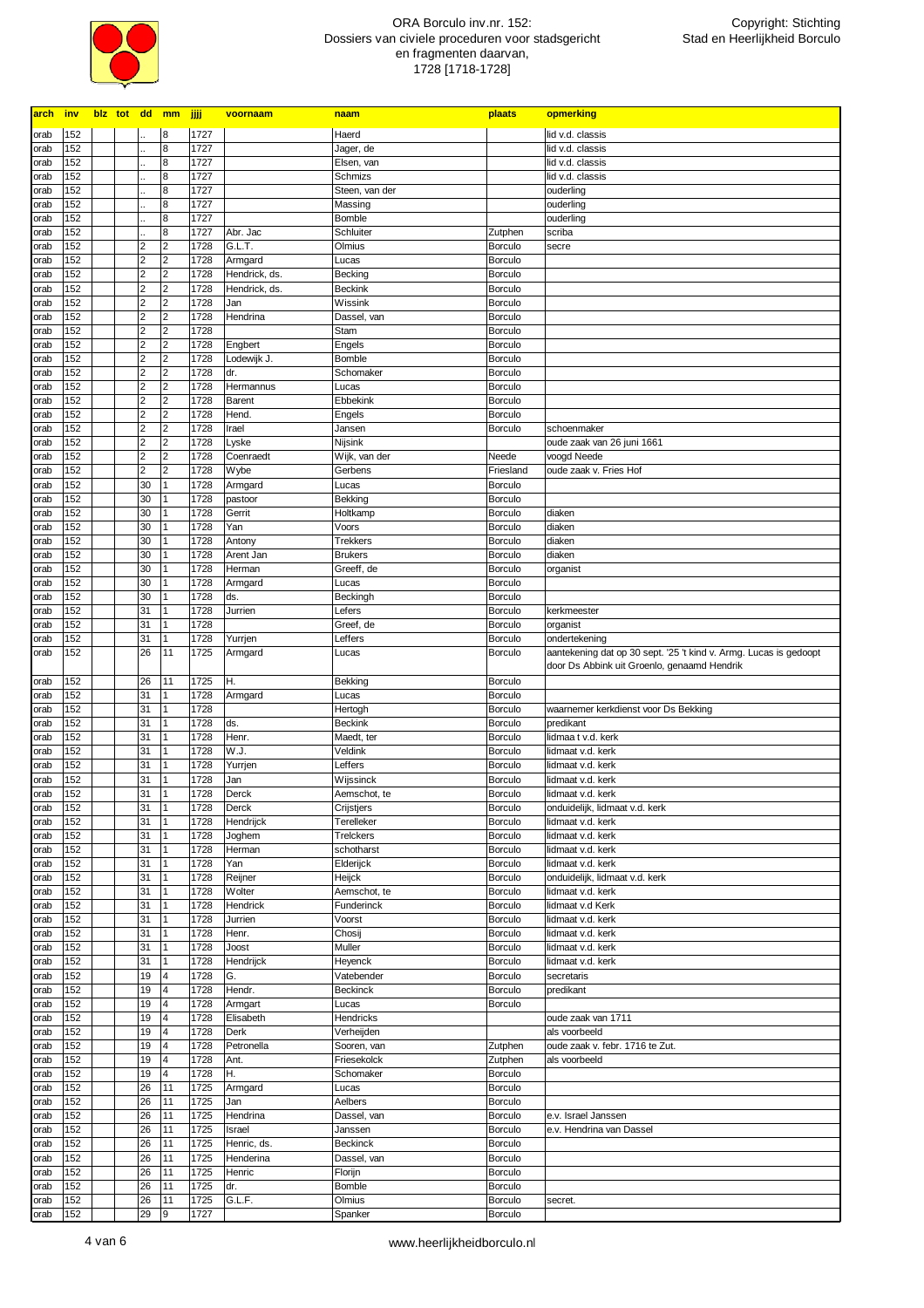

| arch         | inv        | blz tot dd mm |          |                | <b>jjjj</b>  | voornaam            | naam               | plaats             | opmerking                |
|--------------|------------|---------------|----------|----------------|--------------|---------------------|--------------------|--------------------|--------------------------|
| orab         | 152        |               | 29       | l9             | 1727         |                     | Moijderman         | Borculo            |                          |
| orab         | 152        |               | 29       | 9              | 1727         | Armgart             | Lucas              | <b>Borculo</b>     |                          |
| orab         | 152        |               | 29       | 9              | 1727         | dr.                 | <b>Bomble</b>      | <b>Borculo</b>     |                          |
| orab         | 152        |               | 29       | 9              | 1727         | H., ds.             | <b>Bekkink</b>     | <b>Borculo</b>     |                          |
| orab         | 152        |               | 29       | 9              | 1727         | Joost, dr.          | Schoemaeker        | Borculo            | advocaat                 |
| orab         | 152        |               | 10       | 10             | 1727         | dr.                 | Olmius             | <b>Borculo</b>     |                          |
| orab         | 152        |               | 10       | 10             | 1727         | dr.                 | Moijderman         | <b>Borculo</b>     |                          |
| orab         | 152        |               | 10       | 10             | 1727         | dr.                 | Bomble             | <b>Borculo</b>     |                          |
| orab         | 152        |               | 10       | 10             | 1727         | Armgat              | Lucas              | Borculo            | ook Armgard              |
| orab         | 152        |               | 10       | 10             | 1727         | ds.                 | <b>Bekkink</b>     | <b>Borculo</b>     |                          |
| orab         | 152        |               | 10       | 10             | 1727         | Joost, dr.          | schomaker          | <b>Borculo</b>     |                          |
| orab         | 152        |               | 8        | 10             | 1727         |                     | Spanker            | <b>Borculo</b>     |                          |
| orab         | 152        |               | 8        | 10             | 1727         |                     | Olmius             | <b>Borculo</b>     |                          |
| orab         | 152        |               | 8        | 10             | 1727         |                     | Moijderman         | <b>Borculo</b>     |                          |
| orab         | 152        |               | 8        | 10             | 1727         | Daniel, dr.         | Haek               | <b>Borculo</b>     |                          |
| orab         | 152        |               | 8        | 10             | 1727         | Hendr.              | <b>Bekkink</b>     | <b>Borculo</b>     |                          |
| orab         | 152        |               | 8        | 10             | 1727         | Armgard             | Lucas              | <b>Borculo</b>     |                          |
| orab         | 152        |               | 15       | 3              | 1728         | Hendrik             | Engels             | <b>Borculo</b>     |                          |
| orab         | 152        |               | 15       | 3              | 1728         | Joost, dr.          | Schomaker          | <b>Borculo</b>     |                          |
| orab         | 152        |               | 19       | 4              | 1728         |                     | Haesebroek         | Borculo            | secret.                  |
| orab         | 152        |               | 19       | 4              | 1728         | G.                  | Vatebender         | <b>Borculo</b>     | secret.                  |
| orab         | 152        |               | 19       | 11             | 1718         | L.S.H.              | Woestijn           | <b>Borculo</b>     |                          |
| orab         | 152        |               | 19       | 11             | 1718         | Τ.                  | Reen               | <b>Borculo</b>     |                          |
| orab         | 152        |               | 19       | 11             | 1718         | Henrik              | Gelder, van        | <b>Borculo</b>     | fiscaal                  |
| orab         | 152        |               | 19       | 11             | 1718         | graaf               | Lijmburg enz., van | <b>Borculo</b>     |                          |
| orab         | 152        |               | 19       | 11             | 1718         | Henrick, ds.        | <b>Bekkink</b>     | <b>Borculo</b>     |                          |
| orab         | 152        |               | 19       | 11             | 1718         | G.J.                | Bosch              | Borculo            |                          |
| orab         | 152        |               | 19       | 11             | 1718         | Fr                  | Limborgh, van      | <b>Borculo</b>     |                          |
| orab         | 152        |               | 19       | 11             | 1718         | Jan                 | Bornegoor          | Borculo            |                          |
| orab         | 152        |               | 19       | 11             | 1718         | Ds                  | Juiminck           | <b>Borculo</b>     |                          |
| orab         | 152        |               | 19       | 11             | 1718         | Ds                  | Avinck             | <b>Borculo</b>     |                          |
| orab         | 152        |               | 19       | 11             | 1718         | Janna               | Deseker            | Borculo            |                          |
| orab         | 152        |               | 19       | 11             | 1718         |                     | Spanker            | <b>Borculo</b>     | chirurgijn               |
| orab         | 152        |               | 19       | 11             | 1718         | <b>B</b> arent      | Hagens             | Borculo            |                          |
| orab         | 152        |               | 19       | 11             | 1718         | Barent              | Haegens            | <b>Borculo</b>     |                          |
| orab         | 152<br>152 |               | 19       | 11             | 1718<br>1718 | Geertruijt          | Lubbers            | Borculo            |                          |
| orab         | 152        |               | 19       | 11<br>11       | 1718         | Anna Catharina      | Dunnekes           | <b>Borculo</b>     |                          |
| orab         |            |               | 19       |                |              | Johanna             | Klinkenberg, van   | Borculo            |                          |
| orab         | 152<br>152 |               | 19       | 11<br>11       | 1718<br>1718 | Lucia               | <b>Bekkink</b>     | <b>Borculo</b>     | dochter van Ds Bekkink   |
| orab         | 152        |               | 19<br>19 | 11             | 1718         | Theodora<br>Anneken | <b>Bekkink</b>     | Borculo<br>Borculo | dochter van Ds Bekkink   |
| orab<br>orab | 152        |               | 19       | 11             | 1718         | Johan               | Schapers<br>Voet   | Borculo            |                          |
| orab         | 152        |               | 19       | 11             | 1718         |                     | Immink             | Borculo            | predikant                |
| orab         | 152        |               | 19       | 11             | 1718         |                     | Avinck             | Borculo            | predikant                |
| orab         | 152        |               | 30       | 6              | 1725         | Armgard             | Lucas              | Borculo            |                          |
| orab         | 152        |               | 30       | $\bf 6$        | 1725         | Jacob               | Stam               | Borculo            |                          |
| orab         | 152        |               | $\bf 6$  | 7              |              | Jan                 | Wissinck           | <b>Borculo</b>     |                          |
| orab         | 152        |               | 6        | $\overline{7}$ |              | Henrick, ds.        | <b>Bekkinck</b>    | Borculo            |                          |
| orap         | 152        |               | 28       | $\mathbf{I}$   |              | Hendrina            | Dassel, van        | Borculo            | e.v. Israel Janssen      |
| orab         | 152        |               | 28       | 17             |              | Israel              | Janssen            | Borculo            | e.v. Hendrina van Dassel |
| orab         | 152        |               | 28       | $\overline{7}$ |              | Lucia               | <b>Bekkinck</b>    |                    |                          |
| orab         | 152        |               | 28       | $\overline{7}$ |              | Theodora            | Bekkinck           | Borculo            |                          |
| orab         | 152        |               | 28       | $\overline{7}$ |              | Engbert             | Engels             | <b>Borculo</b>     |                          |
| orab         | 152        |               | 28       | $\overline{7}$ |              | Henrick             | Engels             | Borculo            | kuiper                   |
| orab         | 152        |               | 28       | $\overline{7}$ |              | Willemina           | Cuijpers           | <b>Borculo</b>     |                          |
| orab         | 152        |               | 28       | $\overline{7}$ |              | J.L.t.              | Olmius             | Borculo            | secret.                  |
| orab         | 152        |               | 28       | $\overline{7}$ |              | Geertruijt          | Luitinck           | Borculo            | vrouw v. Jan Wissink     |
| orab         | 152        |               | 28       | $\overline{7}$ |              | Geertruijd          | Leuitinck          | Borculo            |                          |
| orab         | 152        |               | 28       | $\overline{7}$ |              | Geertruijd          | Luijtinck          |                    |                          |
| orab         | 152        |               | 28       | $\overline{7}$ |              | Christoffer         | Bomble             |                    |                          |
| orab         | 152        |               | 28       | $\overline{7}$ | 1725         | Otto Christoffel    | Bomble             | Borculo            | ouderling                |
| orab         | 152        |               | 28       | 7              | 1725         | Henrick             | Smit               | <b>Borculo</b>     |                          |
| orab         | 152        |               | 28       | 7              | 1725         | Roeloff             | Croenen            | Borculo            |                          |
| orab         | 152        |               | 28       |                | 1725         | Henric              | Engels             | <b>Borculo</b>     | kuiper                   |
| orab         | 152        |               | 28       |                | 1725         | Roeloff             | Kreunen            | Borculo            | voerman/karman           |
| orab         | 152        |               | 28       | 7              | 1725         | H.                  | <b>Bekkinck</b>    | <b>Borculo</b>     | pastoor                  |
| orab         | 152        |               | 28       | 7              | 1725         | Armgard             | Lucas              | Borculo            |                          |
| orab         | 152        |               | 28       | 7              | 1725         | Henrick             | Smit               | Borculo            |                          |
| orab         | 152        |               | 28       |                | 1725         |                     | Stam               | Borculo            |                          |
| orab         | 152        |               | 28       | 7              | 1725         | J.L.T.              | Olmius             | Borculo            | secret.                  |
| orab         | 152        |               |          |                | 1728         | Hendersken          | Hassinck           |                    |                          |
| orab         | 152        |               |          |                | 1728         | Anna                | <b>Boedens</b>     |                    |                          |
| orab         | 152        |               |          |                | 1728         | Petronella          | Sijbille           |                    |                          |
| orab         | 152        |               |          |                | 1728         | Anneken             | <b>Bleekens</b>    |                    |                          |
| orab         | 152        |               |          |                | 1728         | Janna               | Vrugt              |                    |                          |
| orab         | 152        |               |          |                | 1728         | Geertruijt          | Veldinck, Lutteken |                    |                          |
| orab         | 152        |               |          |                | 1728         | Geertruijt          | Lutteken Veldinck  |                    |                          |
| orab         | 152        |               |          |                | 1728         | Hendrina            | Weinck             |                    | Werninck? Onduidelijk    |